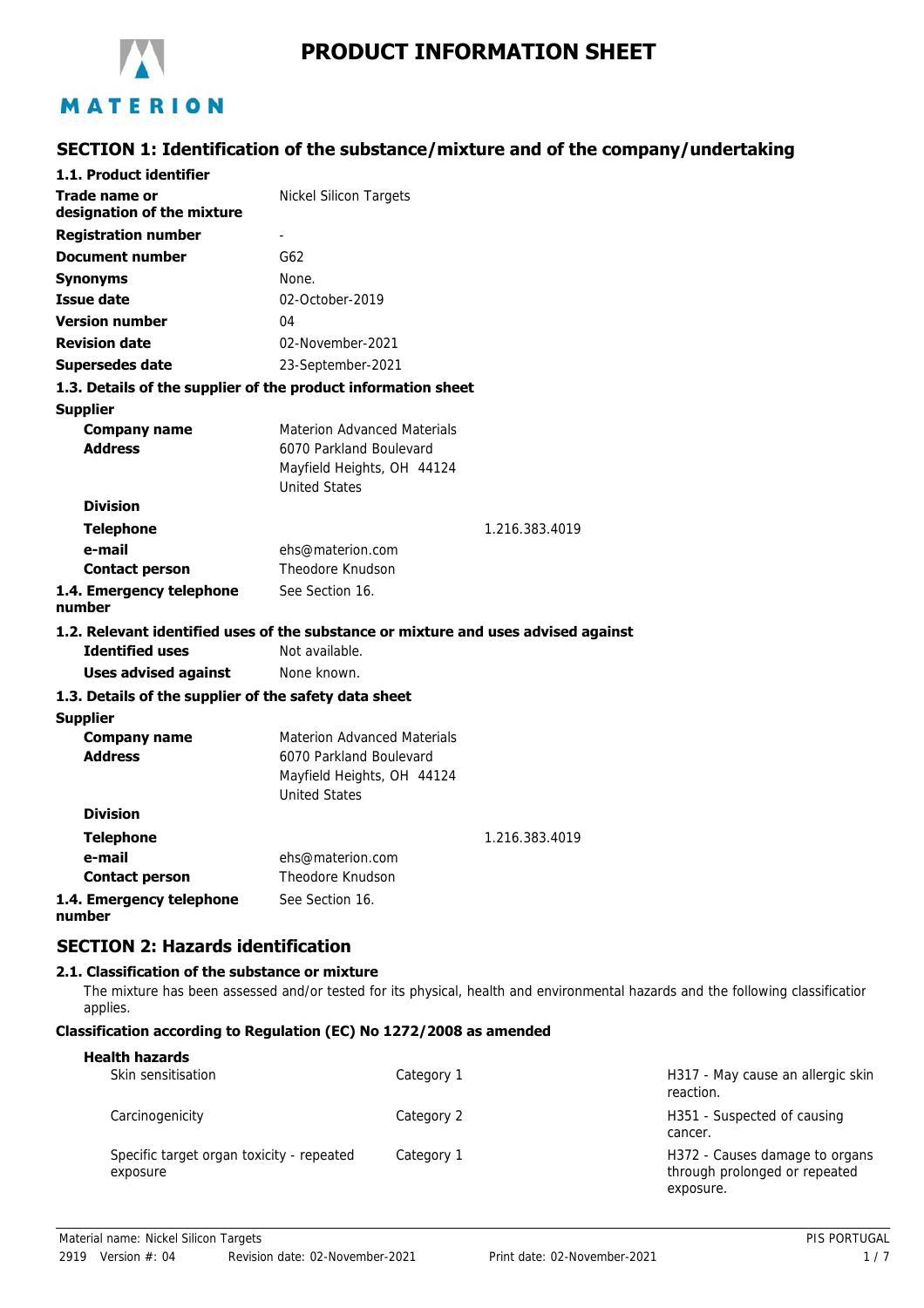**Hazard summary** May cause an allergic skin reaction. Suspected of causing cancer. Causes damage to organs through prolonged or repeated exposure.

## **2.2. Label elements**

**Hazard pictograms**

## **Label according to Regulation (EC) No. 1272/2008 as amended**

**Contains:** NICKEL POWDER; [PARTICLE DIAMETER < 1MM], Silicon



| <b>Signal word</b>                                                                                                                                                                                                  | Danger                                                                                                                                                                                                                                                                                                                                                                                                                                                                                                                                                                                                                                                         |
|---------------------------------------------------------------------------------------------------------------------------------------------------------------------------------------------------------------------|----------------------------------------------------------------------------------------------------------------------------------------------------------------------------------------------------------------------------------------------------------------------------------------------------------------------------------------------------------------------------------------------------------------------------------------------------------------------------------------------------------------------------------------------------------------------------------------------------------------------------------------------------------------|
| <b>Hazard statements</b>                                                                                                                                                                                            |                                                                                                                                                                                                                                                                                                                                                                                                                                                                                                                                                                                                                                                                |
| H317<br>H351<br>H372                                                                                                                                                                                                | May cause an allergic skin reaction.<br>Suspected of causing cancer.<br>Causes damage to organs through prolonged or repeated exposure.                                                                                                                                                                                                                                                                                                                                                                                                                                                                                                                        |
| <b>Precautionary statements</b>                                                                                                                                                                                     |                                                                                                                                                                                                                                                                                                                                                                                                                                                                                                                                                                                                                                                                |
| <b>Prevention</b>                                                                                                                                                                                                   |                                                                                                                                                                                                                                                                                                                                                                                                                                                                                                                                                                                                                                                                |
| P <sub>201</sub><br>P <sub>202</sub><br>P <sub>260</sub><br>P <sub>264</sub><br>P <sub>270</sub><br>P <sub>272</sub><br>P280<br><b>Response</b><br>$P302 + P352$<br>$P308 + P313$<br>$P333 + P313$<br>$P362 + P364$ | Obtain special instructions before use.<br>Do not handle until all safety precautions have been read and understood.<br>Do not breathe dust/fume/gas/mist/vapours/spray.<br>Wash thoroughly after handling.<br>Do not eat, drink or smoke when using this product.<br>Contaminated work clothing should not be allowed out of the workplace.<br>Wear protective gloves/protective clothing/eye protection/face protection.<br>IF ON SKIN: Wash with plenty of water.<br>IF exposed or concerned: Get medical advice/attention.<br>If skin irritation or rash occurs: Get medical advice/attention.<br>Take off contaminated clothing and wash it before reuse. |
| <b>Storage</b>                                                                                                                                                                                                      |                                                                                                                                                                                                                                                                                                                                                                                                                                                                                                                                                                                                                                                                |
| P405                                                                                                                                                                                                                | Store locked up.                                                                                                                                                                                                                                                                                                                                                                                                                                                                                                                                                                                                                                               |
| <b>Disposal</b>                                                                                                                                                                                                     |                                                                                                                                                                                                                                                                                                                                                                                                                                                                                                                                                                                                                                                                |
| P501                                                                                                                                                                                                                | Dispose of contents/container in accordance with local/regional/national/international regulations.                                                                                                                                                                                                                                                                                                                                                                                                                                                                                                                                                            |
| <b>Supplemental label</b><br>information                                                                                                                                                                            | For further information, please contact the Product Stewardship Department at +1.216.383.4019.                                                                                                                                                                                                                                                                                                                                                                                                                                                                                                                                                                 |
| 2.3. Other hazards                                                                                                                                                                                                  | Not a PBT or vPvB substance or mixture.                                                                                                                                                                                                                                                                                                                                                                                                                                                                                                                                                                                                                        |

# **SECTION 3: Composition/information on ingredients**

# **3.2. Mixtures**

| <b>General information</b>                 |               |                                                               |                                               |                      |              |
|--------------------------------------------|---------------|---------------------------------------------------------------|-----------------------------------------------|----------------------|--------------|
| <b>Chemical name</b>                       | $\frac{0}{0}$ | No.                                                           | CAS-No. / EC REACH Registration No. Index No. |                      | <b>Notes</b> |
| NICKEL POWDER; [PARTICLE<br>DIAMETER < 1MM | 75 - 89       | 7440-02-0<br>$231 - 111 - 4$                                  |                                               | $028 - 002 - 01 - 4$ |              |
|                                            |               | <b>Classification:</b> Carc. 2; H351, Aquatic Chronic 3; H412 |                                               |                      | 7,S          |
| Silicon                                    | $11 - 25$     | 7440-21-3<br>231-130-8                                        | ۰                                             | -                    |              |
| <b>Classification:</b>                     |               |                                                               |                                               |                      |              |

## **SECTION 4: First aid measures**

**General information** If you feel unwell, seek medical advice (show the label where possible). **4.1. Description of first aid measures Inhalation** Move to fresh air. Call a physician if symptoms develop or persist. **Skin contact** Wash off with soap and water. Get medical attention if irritation develops and persists. **Eye contact** Rinse with water. Get medical attention if irritation develops and persists. **Ingestion** Rinse mouth. Get medical attention if symptoms occur. **4.2. Most important** May cause an allergic skin reaction. **symptoms and effects, both acute and delayed**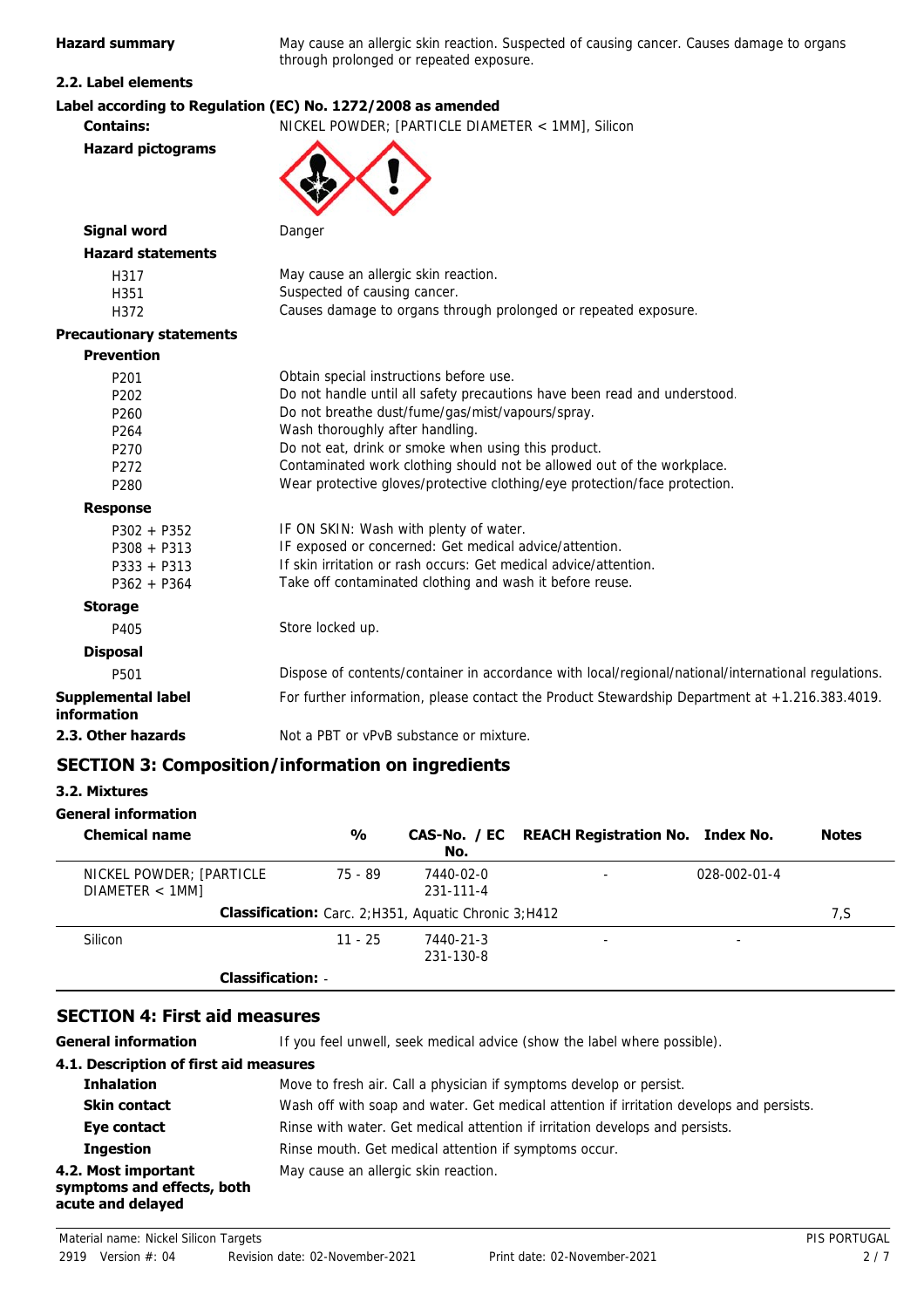# **SECTION 5: Firefighting measures**

| <b>General fire hazards</b>                                                                | No unusual fire or explosion hazards noted.                                                |
|--------------------------------------------------------------------------------------------|--------------------------------------------------------------------------------------------|
| 5.1. Extinguishing media<br>Suitable extinguishing<br>media                                | Powder. Dry sand. Water Spray or Fog                                                       |
| Unsuitable extinguishing<br>media                                                          | Carbon dioxide (CO2).                                                                      |
| 5.2. Special hazards arising<br>from the substance or<br>mixture                           | No unusual fire or explosion hazards noted.                                                |
| 5.3. Advice for firefighters<br><b>Special protective</b><br>equipment for<br>firefighters | Wear suitable protective equipment.                                                        |
| <b>Special firefighting</b><br>procedures                                                  | Move containers from fire area if you can do so without risk.                              |
| <b>Specific methods</b>                                                                    | Use standard firefighting procedures and consider the hazards of other involved materials. |

# **SECTION 6: Accidental release measures**

## **6.1. Personal precautions, protective equipment and emergency procedures**

| For non-emergency<br>personnel                               | Keep unnecessary personnel away. Wear appropriate protective equipment and clothing during<br>clean-up. For personal protection, see section 8 of the PIS. |
|--------------------------------------------------------------|------------------------------------------------------------------------------------------------------------------------------------------------------------|
| For emergency<br>responders                                  | Keep unnecessary personnel away. Use personal protection recommended in Section 8 of the PIS.                                                              |
| 6.2. Environmental<br>precautions                            | Avoid discharge into drains, water courses or onto the ground.                                                                                             |
| 6.3. Methods and material for<br>containment and cleaning up | Stop the flow of material, if this is without risk. For waste disposal, see section 13 of the PIS.                                                         |
| 6.4. Reference to other<br>sections                          | For personal protection, see section 8 of the PIS. For waste disposal, see section 13 of the PIS.                                                          |

# **SECTION 7: Handling and storage**

| 7.1. Precautions for safe<br>handling                                          | Do not handle until all safety precautions have been read and understood. Wear appropriate<br>personal protective equipment. Wash hands thoroughly after handling. |
|--------------------------------------------------------------------------------|--------------------------------------------------------------------------------------------------------------------------------------------------------------------|
| 7.2. Conditions for safe<br>storage, including any<br><i>incompatibilities</i> | Store locked up. Store away from incompatible materials (see Section 10 of the PIS).                                                                               |
| 7.3. Specific end use(s)                                                       | Not available.                                                                                                                                                     |

# **SECTION 8: Exposure controls/personal protection**

## **8.1. Control parameters**

#### **Occupational exposure limits**

| <b>Components</b>                                              | Portugal. VLEs. Norm on occupational exposure to chemical agents (NP 1796)<br>Type | <b>Value</b>       | Form                |
|----------------------------------------------------------------|------------------------------------------------------------------------------------|--------------------|---------------------|
| NICKEL POWDER:<br>[PARTICLE DIAMETER <<br>1MM1 (CAS 7440-02-0) | <b>TWA</b>                                                                         | $1,5 \text{ mg/m}$ | Inhalable fraction. |
| <b>Biological limit values</b>                                 | No biological exposure limits noted for the ingredient(s).                         |                    |                     |
| <b>Recommended monitoring</b><br>procedures                    | Follow standard monitoring procedures.                                             |                    |                     |
| Derived no effect levels<br>(DNELs)                            | Not available.                                                                     |                    |                     |
| <b>Predicted no effect</b><br>concentrations (PNECs)           | Not available.                                                                     |                    |                     |
| 8.2. Exposure controls                                         |                                                                                    |                    |                     |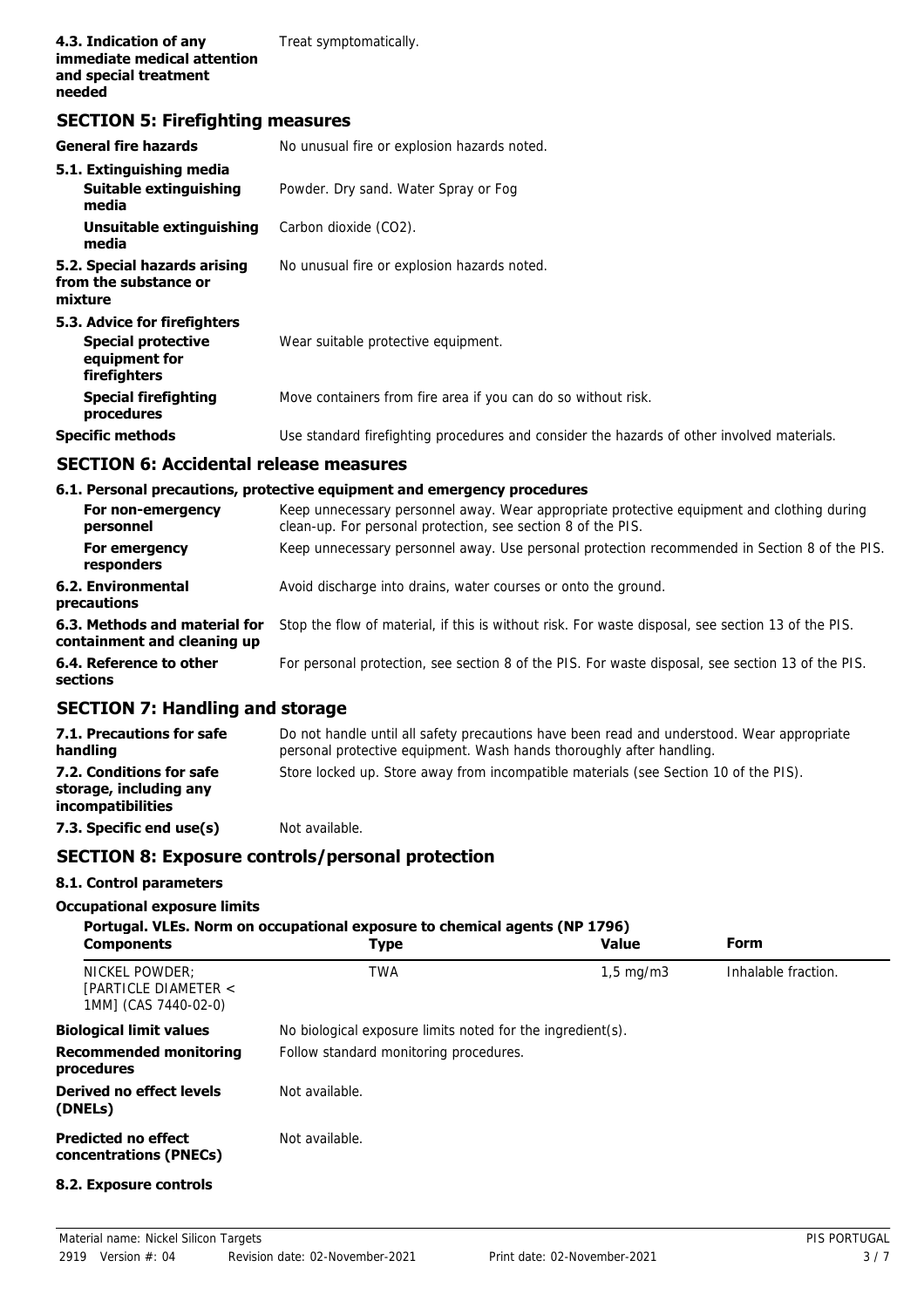| <b>Appropriate engineering</b><br><b>controls</b> | Good general ventilation should be used. Ventilation rates should be matched to conditions. If<br>applicable, use process enclosures, local exhaust ventilation, or other engineering controls to<br>maintain airborne levels below recommended exposure limits. If exposure limits have not been<br>established, maintain airborne levels to an acceptable level. |
|---------------------------------------------------|--------------------------------------------------------------------------------------------------------------------------------------------------------------------------------------------------------------------------------------------------------------------------------------------------------------------------------------------------------------------|
|                                                   | Individual protection measures, such as personal protective equipment                                                                                                                                                                                                                                                                                              |
| <b>General information</b>                        | Use personal protective equipment as required. Personal protection equipment should be chosen<br>according to the CEN standards and in discussion with the supplier of the personal protective<br>equipment.                                                                                                                                                       |
| Eye/face protection                               | If contact is likely, safety glasses with side shields are recommended.                                                                                                                                                                                                                                                                                            |
| <b>Skin protection</b>                            |                                                                                                                                                                                                                                                                                                                                                                    |
| - Hand protection                                 | Wear gloves to prevent metal cuts and skin abrasions during handling.                                                                                                                                                                                                                                                                                              |
| - Other                                           | Use personal protective equipment as required.                                                                                                                                                                                                                                                                                                                     |
| <b>Respiratory protection</b>                     | In case of inadequate ventilation, use respiratory protection.                                                                                                                                                                                                                                                                                                     |
| <b>Thermal hazards</b>                            | Wear appropriate thermal protective clothing, when necessary.                                                                                                                                                                                                                                                                                                      |
| <b>Hygiene measures</b>                           | Observe any medical surveillance requirements. Contaminated work clothing should not be allowed<br>out of the workplace.                                                                                                                                                                                                                                           |
| <b>Environmental exposure</b><br><b>controls</b>  | Good general ventilation should be used. Ventilation rates should be matched to conditions. If<br>applicable, use process enclosures, local exhaust ventilation, or other engineering controls to<br>maintain airborne levels below recommended exposure limits. If exposure limits have not been<br>established, maintain airborne levels to an acceptable level. |

# **SECTION 9: Physical and chemical properties**

# **9.1. Information on basic physical and chemical properties**

| <b>Appearance</b>                                   |                                               |
|-----------------------------------------------------|-----------------------------------------------|
| <b>Physical state</b>                               | Solid.                                        |
| Form                                                | Solid.                                        |
| Colour                                              | Grey.                                         |
| Odour                                               | None.                                         |
| <b>Odour threshold</b>                              | Not applicable.                               |
| pH                                                  | Not applicable.                               |
| <b>Melting point/freezing point</b>                 | 1410 °C (2570 °F) estimated / Not applicable. |
| <b>Initial boiling point and</b><br>boiling range   | Not applicable.                               |
| <b>Flash point</b>                                  | Not applicable.                               |
| <b>Evaporation rate</b>                             | Not applicable.                               |
| <b>Flammability (solid, gas)</b>                    | None known.                                   |
| <b>Upper/lower flammability or explosive limits</b> |                                               |
| <b>Flammability limit - lower</b><br>(9/6)          | Not applicable.                               |
| <b>Flammability limit -</b><br>upper $(\% )$        | Not applicable.                               |
| <b>Explosive limit - lower (</b><br>%)              | Not applicable.                               |
| <b>Explosive limit - lower (</b><br>%) temperature  | Not applicable.                               |
| <b>Explosive limit - upper</b><br>(9/6)             | Not applicable.                               |
| <b>Explosive limit - upper (</b><br>%) temperature  | Not applicable.                               |
| <b>Vapour pressure</b>                              | Not applicable.                               |
| <b>Vapour density</b>                               | Not applicable.                               |
| <b>Relative density</b>                             | Not applicable.                               |
| Solubility(ies)                                     |                                               |
| Solubility (water)                                  | Insoluble.                                    |
| <b>Partition coefficient</b><br>(n-octanol/water)   | Not applicable.<br>Not applicable.            |
| <b>Auto-ignition temperature</b>                    | Not applicable.                               |
|                                                     |                                               |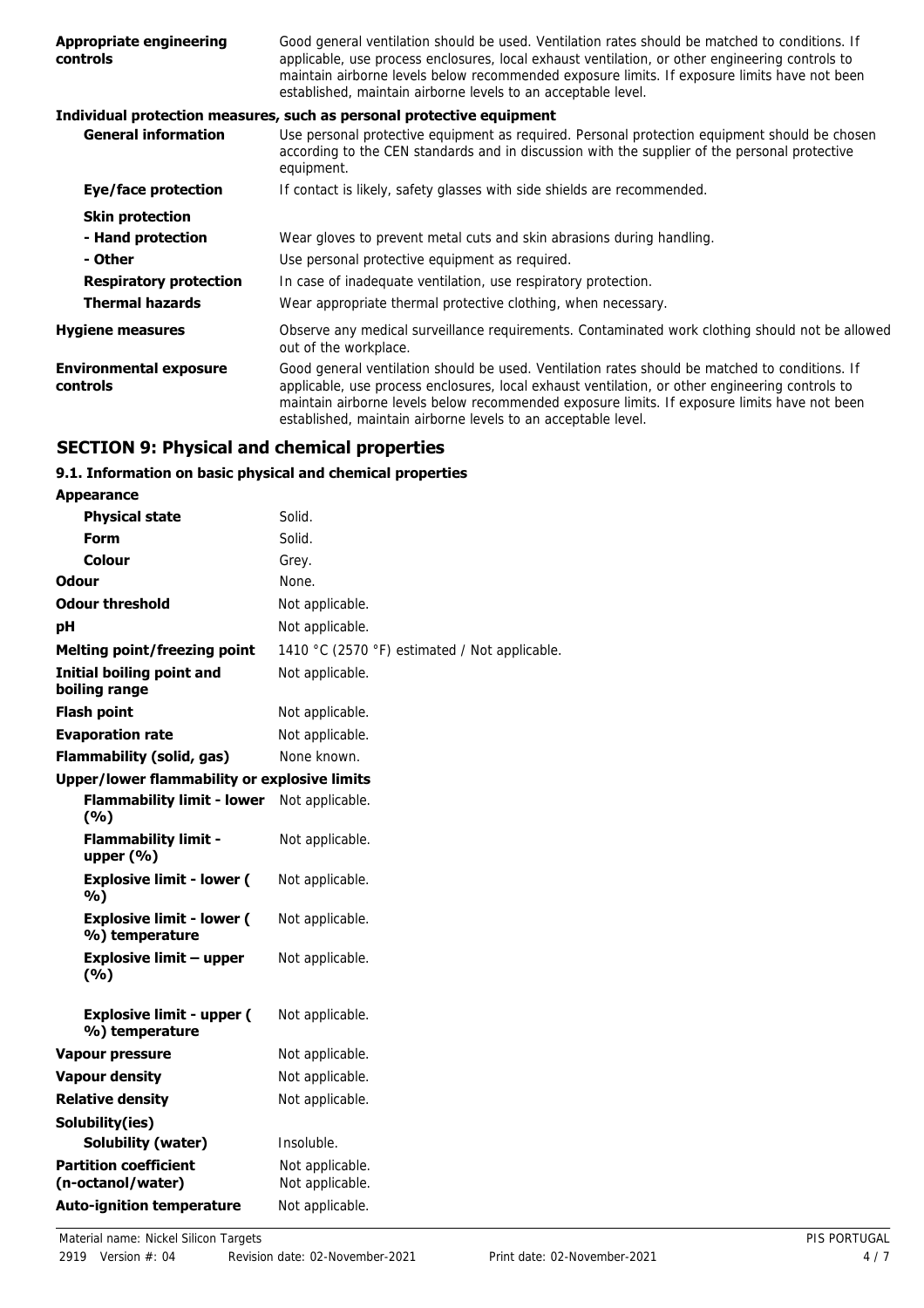| <b>Decomposition temperature</b> | Not applicable.      |
|----------------------------------|----------------------|
| <b>Viscosity</b>                 | Not applicable.      |
| <b>Explosive properties</b>      | Not explosive.       |
| <b>Oxidising properties</b>      | Not oxidising.       |
| 9.2. Other information           |                      |
| <b>Density</b>                   | 7,46 g/cm3 estimated |

# **SECTION 10: Stability and reactivity**

| 10.1. Reactivity                            | The product is stable and non-reactive under normal conditions of use, storage and transport.                              |
|---------------------------------------------|----------------------------------------------------------------------------------------------------------------------------|
| 10.2. Chemical stability                    | Material is stable under normal conditions.                                                                                |
| 10.3. Possibility of hazardous<br>reactions | No dangerous reaction known under conditions of normal use.                                                                |
| 10.4. Conditions to avoid                   | Keep away from heat, hot surfaces, sparks, open flames and other ignition sources. Contact with<br>incompatible materials. |
| 10.5. Incompatible materials                | Strong acids. Chlorine. Fluorine.                                                                                          |
| 10.6. Hazardous<br>decomposition products   | No hazardous decomposition products are known.                                                                             |

# **SECTION 11: Toxicological information**

| <b>General information</b>                                  | Occupational exposure to the substance or mixture may cause adverse effects.                   |
|-------------------------------------------------------------|------------------------------------------------------------------------------------------------|
| <b>Information on likely routes of exposure</b>             |                                                                                                |
| <b>Inhalation</b>                                           | Prolonged inhalation may be harmful.                                                           |
| <b>Skin contact</b>                                         | May cause an allergic skin reaction.                                                           |
| Eye contact                                                 | Not likely, due to the form of the product.                                                    |
| <b>Ingestion</b>                                            | Expected to be a low ingestion hazard.                                                         |
| Symptoms                                                    | May cause respiratory irritation. May cause an allergic skin reaction. Dermatitis. Rash.       |
| 11.1. Information on toxicological effects                  |                                                                                                |
| <b>Acute toxicity</b>                                       | None known.                                                                                    |
| Skin corrosion/irritation                                   | May cause skin irritation.                                                                     |
| Serious eye damage/eye<br>irritation                        | Not likely, due to the form of the product.                                                    |
| <b>Respiratory sensitisation</b>                            | Not a respiratory sensitizer.                                                                  |
| <b>Skin sensitisation</b>                                   | May cause an allergic skin reaction.                                                           |
| Germ cell mutagenicity                                      | Not classified.                                                                                |
| <b>Carcinogenicity</b>                                      | Suspected of causing cancer.                                                                   |
|                                                             | <b>IARC Monographs. Overall Evaluation of Carcinogenicity</b>                                  |
| NICKEL POWDER; [PARTICLE DIAMETER < 1MM]<br>(CAS 7440-02-0) | 2B Possibly carcinogenic to humans.                                                            |
| <b>Reproductive toxicity</b>                                | Not classified.                                                                                |
| Specific target organ toxicity<br>- single exposure         | Not classified.                                                                                |
| Specific target organ toxicity<br>- repeated exposure       | May cause damage to organs through prolonged or repeated exposure.                             |
| <b>Aspiration hazard</b>                                    | Not an aspiration hazard.                                                                      |
| Mixture versus substance<br>information                     | No information available.                                                                      |
| <b>Other information</b>                                    | Not available.                                                                                 |
| <b>SECTION 12: Ecological information</b>                   |                                                                                                |
| 12.1. Toxicity                                              | Based on available data, the classification criteria are not met for hazardous to the aquation |

| 12.1. Toxicity                                            | Based on available data, the classification criteria are not met for hazardous to the aquatic<br>environment. |
|-----------------------------------------------------------|---------------------------------------------------------------------------------------------------------------|
| 12.2. Persistence and<br>degradability                    | No data is available on the degradability of any ingredients in the mixture.                                  |
| 12.3. Bioaccumulative<br>potential                        | No data available.                                                                                            |
| <b>Partition coefficient</b><br>n-octanol/water (log Kow) | Not applicable.                                                                                               |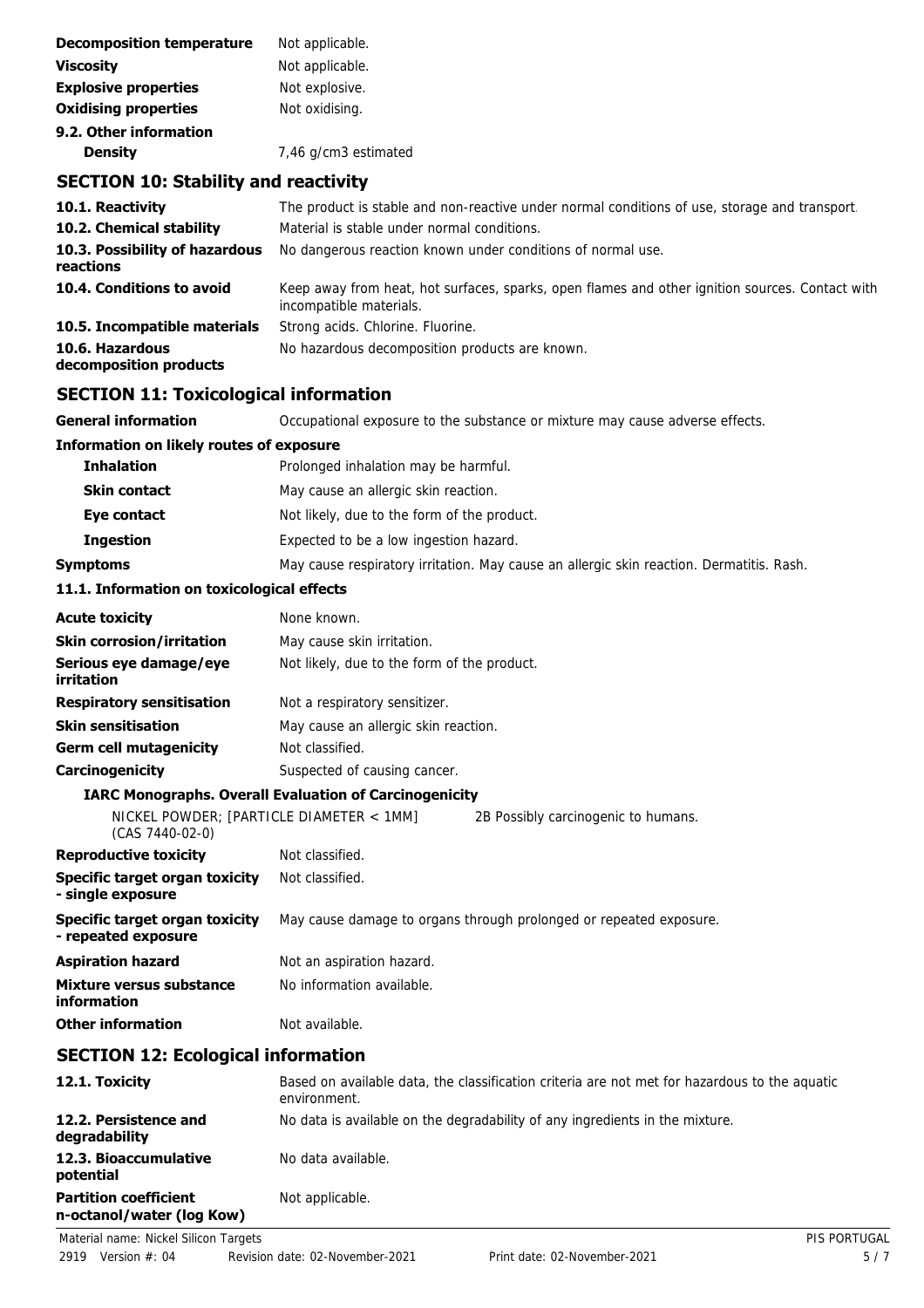| <b>Bioconcentration factor (BCF)</b> Not available. |                                                                                                                                                                                            |
|-----------------------------------------------------|--------------------------------------------------------------------------------------------------------------------------------------------------------------------------------------------|
| 12.4. Mobility in soil                              | No data available.                                                                                                                                                                         |
| 12.5. Results of PBT and<br>vPvB assessment         | Not a PBT or vPvB substance or mixture.                                                                                                                                                    |
| 12.6. Other adverse effects                         | No other adverse environmental effects (e.g. ozone depletion, photochemical ozone creation<br>potential, endocrine disruption, global warming potential) are expected from this component. |

# **SECTION 13: Disposal considerations**

## **13.1. Waste treatment methods**

| <b>Residual waste</b>                  | Dispose of in accordance with local regulations. Empty containers or liners may retain some product<br>residues. This material and its container must be disposed of in a safe manner (see: Disposal<br>instructions). |
|----------------------------------------|------------------------------------------------------------------------------------------------------------------------------------------------------------------------------------------------------------------------|
| <b>Contaminated packaging</b>          | Since emptied containers may retain product residue, follow label warnings even after container is<br>emptied. Empty containers should be taken to an approved waste handling site for recycling or<br>disposal.       |
| <b>EU waste code</b>                   | The Waste code should be assigned in discussion between the user, the producer and the waste<br>disposal company.                                                                                                      |
| <b>Disposal</b><br>methods/information | Collect and reclaim or dispose in sealed containers at licensed waste disposal site. Dispose of<br>contents/container in accordance with local/regional/national/international regulations.                            |
| <b>Special precautions</b>             | Dispose in accordance with all applicable regulations.                                                                                                                                                                 |

# **SECTION 14: Transport information**

## **ADR**

14.1. - 14.6.: Not regulated as dangerous goods.

## **RID**

14.1. - 14.6.: Not regulated as dangerous goods.

## **ADN**

14.1. - 14.6.: Not regulated as dangerous goods.

# **IATA**

14.1. - 14.6.: Not regulated as dangerous goods.

#### **IMDG**

14.1. - 14.6.: Not regulated as dangerous goods.

# **SECTION 15: Regulatory information**

**15.1. Safety, health and environmental regulations/legislation specific for the substance or mixture**

## **EU regulations**

# **Regulation (EC) No. 1005/2009 on substances that deplete the ozone layer, Annex I and II, as amended**

Not listed.

**Regulation (EU) 2019/1021 On persistent organic pollutants (recast), as amended**

Not listed.

**Regulation (EU) No. 649/2012 concerning the export and import of dangerous chemicals, Annex I, Part 1 as amended**

Not listed.

**Regulation (EU) No. 649/2012 concerning the export and import of dangerous chemicals, Annex I, Part 2 as amended**

Not listed.

**Regulation (EU) No. 649/2012 concerning the export and import of dangerous chemicals, Annex I, Part 3 as amended**

Not listed.

**Regulation (EU) No. 649/2012 concerning the export and import of dangerous chemicals, Annex V as amended** Not listed.

**Regulation (EC) No. 166/2006 Annex II Pollutant Release and Transfer Registry, as amended** NICKEL POWDER; [PARTICLE DIAMETER < 1MM] (CAS 7440-02-0)

## **Regulation (EC) No. 1907/2006, REACH Article 59(10) Candidate List as currently published by ECHA** Not listed.

## **Authorisations**

**Regulation (EC) No. 1907/2006, REACH Annex XIV Substances subject to authorization, as amended** Not listed.

**Restrictions on use**